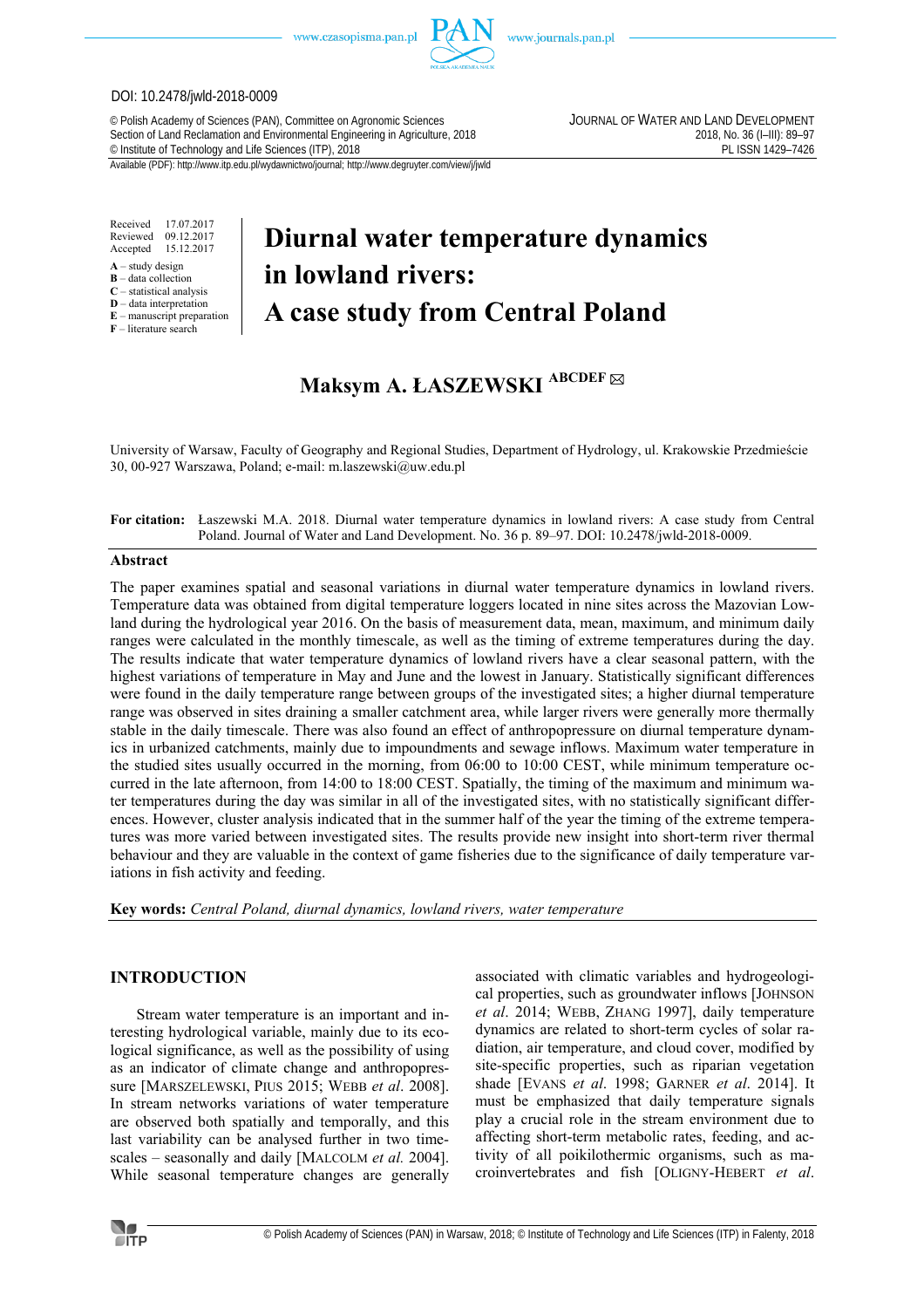2015]. Furthermore, it was suggested that species diversity is directly correlated with dial temperature pulse – reaches which experience significant daily temperature variations are characterized by higher biotic diversity [VANNOTE *et al.* 1980].

The diurnal dynamics of water temperature in Poland was investigated in lake ecosystems PIASECKI 2016], but in the case of streams mainly due to the lack of reliable, high-res ter temperature data, this subject was discu sionally. For example, such studies were by WIEJACZKA [2007], ŁASZEWSKI [2013 WA-KULIGIEWICZ et al. [2015], but they on short-term measurement campaigns and generally referred to single river locations. However, in the case of streams flowing throughout urban and agricultural areas, where many factors may affect the thermal continuum, the diurnal cycle of water temperature can be spatially complex and its evaluation may be useful from the point of view of environmental and fishery managers [MALCOLM *et al*. 2004]. Thus, this paper examines spatial and seasonal variations of water temperature dynamics in small lowland rivers. In particular, specific objectives were to (1) investigate changes in diurnal water temperature dynamics throughout the year (2); assess the dynamics of water temperature in the context of varied stream and catchment properties; and (3) characterize the timing of the maximum and minimum water temperatures during the day.

# **MATERIALS AND METHODS**

Water temperature was recorded from the 1<sup>st</sup> of November 2015 to the  $31<sup>st</sup>$  of October 2016 in nine lowland catchments located in central Poland in the proximity of Warsaw (Fig. 1). Sites were distributed across the Jeziorka, Rządza, Świder, and Utrata rivers, which belong to the Vistula River catchment, and represent small-sized lowland rivers. The studied rivers flow through glacier depositional plains and their

**Table 1.** Characteristics of measurements profiles

| ature in Po- | locally. The measurement sites are varied in terms of   |
|--------------|---------------------------------------------------------|
| [SKOWRON,    | the drained catchment area, their land use, and ripari- |
| and rivers,  | an shade; some of them are additionally subjected to    |
| olution wa-  | human impacts (Tab. 1). The sites were a part of the    |
| ussed occa-  | water temperature monitoring network of the Mazovi-     |
| carried out  | an lowland rivers, described in more detail in previous |
| 3] and RAJ-  | studies [ŁASZEWSKI 2016].                               |
| were based   | Temperature was measured automatically with             |
|              |                                                         |

Ily with the use of digital data loggers installed temporally in the river channels. HOBO U22-001 recorders (Onset Computer Corporation, USA) were used for the study, with an accuracy of 0.2°C and a resolution of 0.01°C. In all cases temperature recorders were installed in perforated PVC pipes attached to blocks of concrete and hidden on the streambed. Devices were located in shallow riffles at a depth up to 60 cm, where a crosssectional water temperature gradient was not observed due to turbulent flow and mixing. To ensure the capture of daily temperature extremes, a temporal resolu-

catchments are characterized by an average annual air temperature of approximately 8–9°C and long-term annual precipitation in the sum of 550 mm. The streambed of the rivers consists mainly of medium and coarse sand, with gravel and boulders occurring



Fig. 1. Study area with the locations of water temperature loggers; source: ŁASZEWSKI [2016], modified

| River         | Profile        | Distance<br>from source<br>km | Catchment<br>area<br>km <sup>2</sup> | Mean<br>catchment<br>elevation<br>m a.s.l. | Riparian<br>shade 5 km<br>upstream<br>$\%$ | Urban<br>area<br>$\%$ | Agricultural<br>area<br>$\frac{0}{0}$ | Forested<br>area<br>$\frac{0}{0}$ | Description                                                                  |
|---------------|----------------|-------------------------------|--------------------------------------|--------------------------------------------|--------------------------------------------|-----------------------|---------------------------------------|-----------------------------------|------------------------------------------------------------------------------|
| Jeziorka      | J1             | 23.5                          | 137.8                                | 178                                        | 77.0                                       | 1.2                   | 75.9                                  | 22.4                              | quasi-natural reach                                                          |
| Jeziorka      | J2             | 57.0                          | 854.0                                | 142                                        | 72.0                                       | 7.3                   | 73.8                                  | 18.4                              | quasi-natural reach                                                          |
| Rządza        | R1             | 24.0                          | 83.1                                 | 170                                        | 88.0                                       | 5.5                   | 59.8                                  | 34.4                              | reach downstream from pond                                                   |
| <b>Swider</b> | S1             | 32.5                          | 219.5                                | 175                                        | 5.0                                        | 4.6                   | 66.1                                  | 29.1                              | quasi-natural reach without<br>riparian shade                                |
| <b>Swider</b> | S <sub>2</sub> | 51.6                          | 550.7                                | 161                                        | 8.0                                        | 4.3                   | 70.5                                  | 25.1                              | quasi-natural reach                                                          |
| <b>Swider</b> | S <sub>3</sub> | 79.3                          | 853.3                                | 154                                        | 73.0                                       | 5.0                   | 67.4                                  | 27.4                              | quasi-natural reach                                                          |
| Utrata        | U1             | 10.3                          | 35.6                                 | 155                                        | 74.0                                       | 3.7                   | 60.6                                  | 35.7                              | quasi-natural reach                                                          |
| Utrata        | U <sub>2</sub> | 32.3                          | 198.4                                | 118                                        | 56.0                                       | 27.1                  | 56.2                                  | 15.3                              | regulated reach, downstream<br>from sewage inflows and<br>reservoir releases |
| Utrata        | U3             | 55.0                          | 661.0                                | 106                                        | 0.0                                        | 25.5                  | 64.1                                  | 9.8                               | regulated reach, downstream<br>from sewage inflows                           |

Source: ŁASZEWSKI [2016], modified.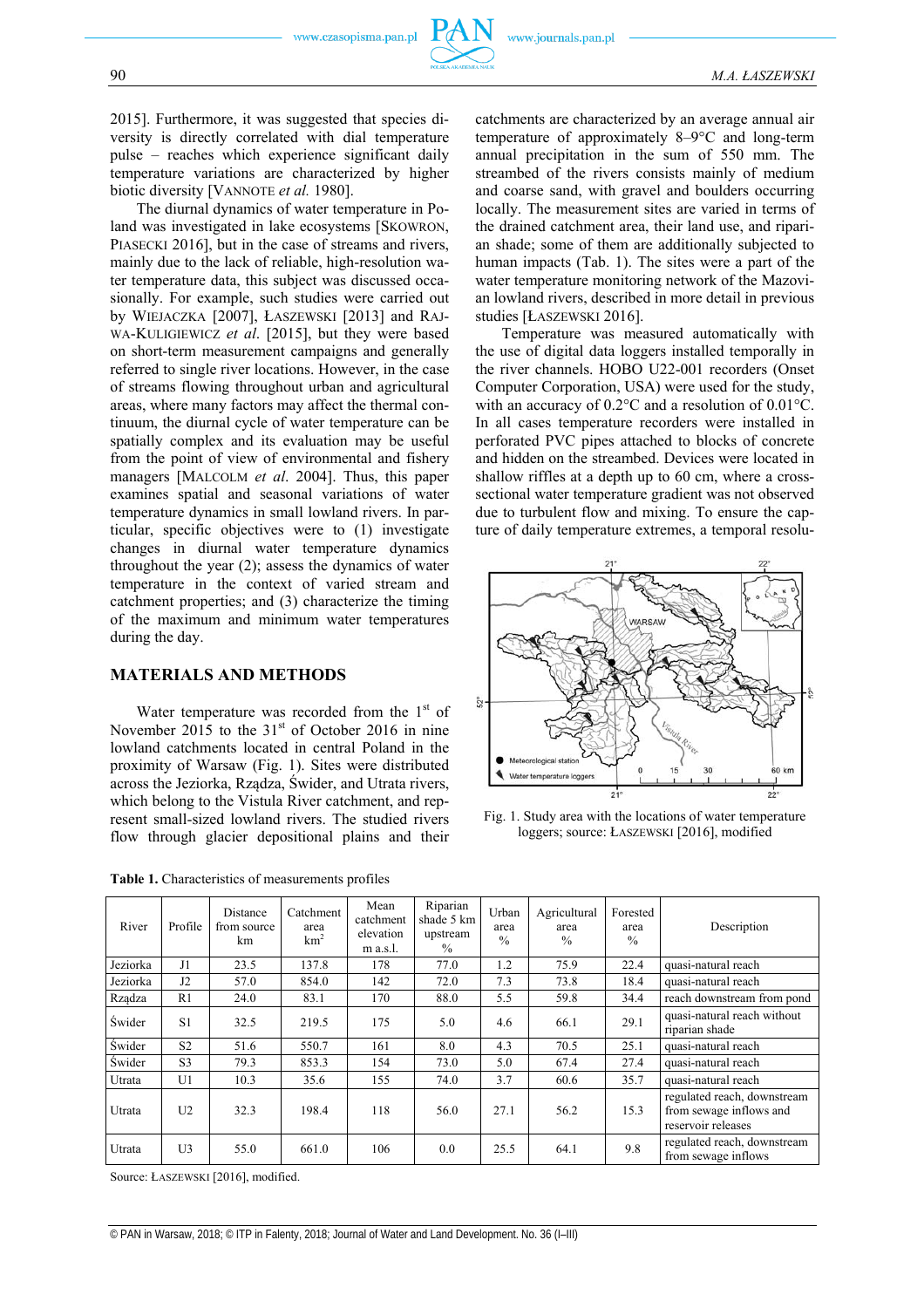tion of 30 minutes between measurements was established. Data on the mean monthly air temperature was obtained from the meteorological station in Warsaw Okęcie, operated by the Institute of Meteorology and Water Management – National Research Institute (Pol. Instytut Meteorologii i Gospodarki Wodnej – Państwowy Instytut Badawczy – IMGW-PIB).

On the basis of the raw measurement data, daily mean and daily range of water temperature was calculated. This was a base for estimation of monthly mean, maximum, and minimum water temperature ranges, as well as mean monthly water temperatures. To provide information about the timing of the extreme water temperatures during the day, relative frequency of the daily extremes timing was calculated as a frequency of the different hours to reach daily minimum and maximum water temperatures referred to all days during the winter  $(XI-V)$  and summer  $(V-X)$ halves of the year. Heat maps, which are commonly used for presentation of hydrogeochemical data, such as ion concentrations [ŻELAZNY 2012], were applied for relative frequency visualisation. The course of the water temperature on the specific days of the year – equinoxes and solistices – were presented on the graphs. A Kruskal–Wallis non-parametric test, selected due to working with a non-normally distributed data, was run for check if there are statistically significant differences  $(p < 0.01)$  between daily water temperature ranges in all analysed sites, as well as for post-hoc multiple comparisons of groups similar in terms of daily water temperature range. Moreover, hierarchical cluster analysis was applied to group sites characterized by similar relative frequency of the extreme water temperature timing. The Ward method was chosen for linking process. All statistical analysis was conducted in Statistica 12, while heat maps were prepared in Corel Draw 12. Catchment characteristics were calculated in the ArcMap 10.2 software on the basis of digital hydrographic maps, the digital terrain model SRTM, and the Corine Land Cover 2012 database.

# **RESULTS**

# **AIR AND WATER TEMPERATURE IN 2016**

The mean annual air temperature at Warsaw- -Okęcie meteorological station for the study period reached 10.4°C, which was higher than the typical long-term mean. The lowest mean monthly air temperature was noted in January  $(-2.8\degree C)$ , while the highest was observed in June (20.1°C). Water temperature in the analysed sites generally followed the air temperature pattern. The highest mean monthly water temperature was noted, dependent on profile, in June or July, and reached from 18.4°C in site U2 to 21.6°C in site U3. Minimum mean monthly water temperature ranged from 0.2°C in site S3 to 1.8°C in site U3 and was observed in all sites in January. Overall, the lowest mean temperature during the hydrological year 2016 was found in site U1 (10.4°C), representing the smallest catchment with a high contribution of forested area, while the highest was observed in site U3 (12.4°C), with a strong anthropogenic impact.

#### **DYNAMICS OF WATER TEMPERATURE**

www.journals.pan.pl

Spatial and temporal patterns of monthly water temperature range were found in the case of all of the analysed profiles (Fig. 2). Generally, as it was presented on the example of the specific days in the year (Fig. 3), the smallest temperature variations were observed in the winter, they increased in the spring to reach maximum values in early summer, and then decreased again in the autumn. Thus, the highest mean monthly water temperature range was found in May or June, reaching from 2.2°C in R1 and S3 to even 6.0°C in U1, while the lowest was observed in all of the sites in January, reaching from only 0.1°C to 0.9°C. A similar tendency was observed in the case of the maximum and minimum monthly temperature ranges. However, the minimum monthly temperature range was less variable in certain months, especially in the winter period.

On average, the highest temperature range was observed in site U1 in the upstream reach of the Utrata River (2.8°C), while the lowest in site R1 (1.3°C) (Tab. 2). Generally, seasonal patterns of daily water temperature range were similar in small headwater catchments, e.g. J1, S1, and U1, where the water temperature was the most variable in the diurnal timescale (Fig. 2). Despite the similar channel and catchment properties in site R1, for example in terms of forested area, the temperature dynamics in this site was closer to sites J2, S3, and U3, which represent downstream parts of rivers with larger catchment areas (Fig 3). The largest differences between sites were visible in the summer half of the year, when the mean



Fig. 2. Distribution of mean monthly water temperature ranges across all investigated sites in the hydrological year 2016; J1, J2, R1, S1, S2, S3, U1, U2, U3 = profiles as in Tab. 1; source: own study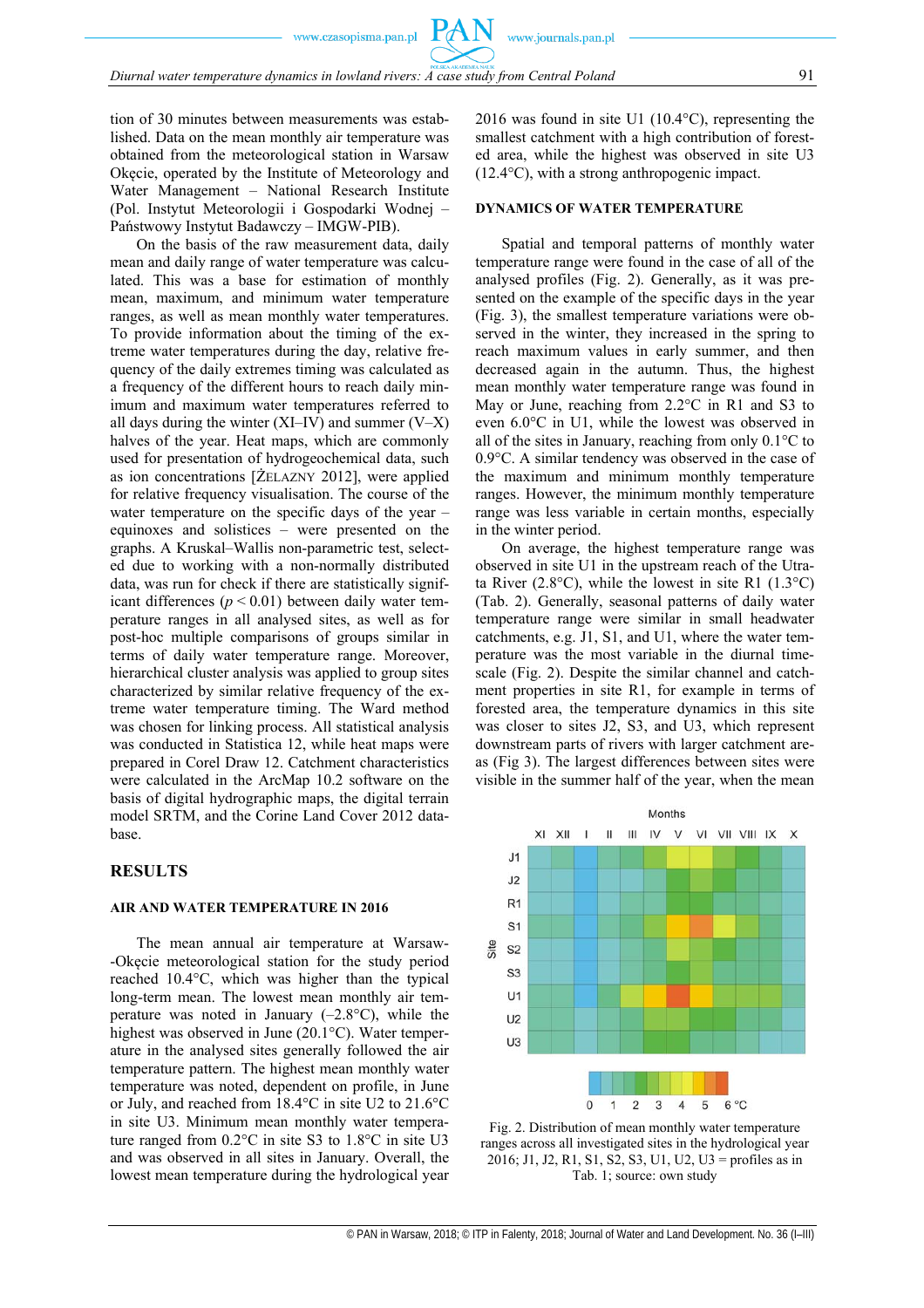

Fig. 3. Water temperature course in specific days of the year: a) 22<sup>nd</sup> of December, b) 20<sup>th</sup> of March, c) 21<sup>st</sup> of June, d)  $22<sup>nd</sup>$  of September; J1, J2, R1, S1, S2, S3, U1, U2, U3 = profiles as in Tab. 1; source: own study

| ပ္င                                                                                                     |                                                                                                                                                                  |                                                                                                       |            |          |                                           |          |           | ပ္                                            |                  |              |           |           |                  |                                                                                                                                       |  |  |
|---------------------------------------------------------------------------------------------------------|------------------------------------------------------------------------------------------------------------------------------------------------------------------|-------------------------------------------------------------------------------------------------------|------------|----------|-------------------------------------------|----------|-----------|-----------------------------------------------|------------------|--------------|-----------|-----------|------------------|---------------------------------------------------------------------------------------------------------------------------------------|--|--|
| 7,0                                                                                                     |                                                                                                                                                                  |                                                                                                       |            |          |                                           |          |           | 5,5                                           |                  |              |           |           |                  |                                                                                                                                       |  |  |
| Temperature,<br>6,5                                                                                     |                                                                                                                                                                  |                                                                                                       |            |          |                                           |          |           | Temperature,<br>5,0                           |                  |              |           |           |                  |                                                                                                                                       |  |  |
| 6,0                                                                                                     |                                                                                                                                                                  |                                                                                                       |            |          |                                           |          |           |                                               |                  |              |           |           |                  |                                                                                                                                       |  |  |
| 5,5                                                                                                     |                                                                                                                                                                  |                                                                                                       |            |          |                                           |          |           | 4,5                                           |                  |              |           |           |                  |                                                                                                                                       |  |  |
|                                                                                                         |                                                                                                                                                                  |                                                                                                       |            |          |                                           |          |           | 4,0                                           |                  |              |           |           |                  |                                                                                                                                       |  |  |
| 5,0                                                                                                     |                                                                                                                                                                  |                                                                                                       |            |          |                                           |          |           |                                               |                  |              |           |           |                  |                                                                                                                                       |  |  |
| 4,5                                                                                                     |                                                                                                                                                                  |                                                                                                       |            |          |                                           |          |           | 3,5                                           |                  |              |           |           |                  |                                                                                                                                       |  |  |
| 4,0<br>0:00                                                                                             | 2:00<br>4:00                                                                                                                                                     | 6:00<br>8:00                                                                                          |            |          | 10:00 12:00 14:00 16:00 18:00 20:00 22:00 |          |           | 3,0<br>0:00                                   | 2:00             | 6:00<br>4:00 | 8:00      |           |                  | 10:00 12:00 14:00 16:00 18:00 20:00 22:00                                                                                             |  |  |
| C)                                                                                                      |                                                                                                                                                                  |                                                                                                       |            |          |                                           |          |           | d)                                            |                  |              |           |           |                  |                                                                                                                                       |  |  |
| 22,0                                                                                                    |                                                                                                                                                                  |                                                                                                       |            |          |                                           |          |           | 15,0                                          |                  |              |           |           |                  |                                                                                                                                       |  |  |
| 21,5                                                                                                    |                                                                                                                                                                  |                                                                                                       |            |          |                                           |          |           |                                               |                  |              |           |           |                  |                                                                                                                                       |  |  |
| 21,0                                                                                                    |                                                                                                                                                                  |                                                                                                       |            |          |                                           |          |           | 14,5<br>14,0                                  |                  |              |           |           |                  |                                                                                                                                       |  |  |
| 20,5                                                                                                    |                                                                                                                                                                  |                                                                                                       |            |          |                                           |          |           |                                               |                  |              |           |           |                  |                                                                                                                                       |  |  |
| ့<br>20,0                                                                                               |                                                                                                                                                                  |                                                                                                       |            |          |                                           |          |           | 13,5<br>ပ္ခ                                   |                  |              |           |           |                  |                                                                                                                                       |  |  |
| 19,5                                                                                                    |                                                                                                                                                                  |                                                                                                       |            |          |                                           |          |           | 13,0                                          | 12,5             |              |           |           |                  |                                                                                                                                       |  |  |
| Temperature,<br>19,0                                                                                    |                                                                                                                                                                  |                                                                                                       |            |          |                                           |          |           | Temperature,                                  |                  |              |           |           |                  |                                                                                                                                       |  |  |
| 18,5                                                                                                    |                                                                                                                                                                  |                                                                                                       |            |          |                                           |          |           | 12,0                                          |                  |              |           |           |                  |                                                                                                                                       |  |  |
| 18,0                                                                                                    |                                                                                                                                                                  |                                                                                                       |            |          |                                           |          |           | 11,5                                          |                  |              |           |           |                  |                                                                                                                                       |  |  |
| 17,5                                                                                                    |                                                                                                                                                                  |                                                                                                       |            |          |                                           |          |           |                                               | 11,0             |              |           |           |                  |                                                                                                                                       |  |  |
| 17,0                                                                                                    |                                                                                                                                                                  |                                                                                                       |            |          |                                           |          |           |                                               |                  |              |           |           |                  |                                                                                                                                       |  |  |
| 16,5                                                                                                    |                                                                                                                                                                  |                                                                                                       |            |          |                                           |          |           |                                               |                  |              |           |           |                  |                                                                                                                                       |  |  |
| 16,0<br>0:00                                                                                            | 10,0<br>8:00 10:00 12:00 14:00 16:00 18:00 20:00 22:00<br>0:00<br>2:00<br>8:00 10:00 12:00 14:00 16:00 18:00 20:00 22:00<br>2:00<br>4:00<br>6:00<br>4:00<br>6:00 |                                                                                                       |            |          |                                           |          |           |                                               |                  |              |           |           |                  |                                                                                                                                       |  |  |
|                                                                                                         |                                                                                                                                                                  |                                                                                                       |            |          |                                           |          |           |                                               |                  |              |           |           |                  |                                                                                                                                       |  |  |
|                                                                                                         |                                                                                                                                                                  |                                                                                                       |            |          |                                           |          |           | $-11 - 32 - R1 - S1 - S2 - S3 - U1 - U2 - U3$ |                  |              |           |           |                  |                                                                                                                                       |  |  |
|                                                                                                         |                                                                                                                                                                  |                                                                                                       |            |          |                                           |          |           |                                               |                  |              |           |           |                  | Fig. 3. Water temperature course in specific days of the year: a) $22^{nd}$ of December, b) $20^{th}$ of March, c) $21^{st}$ of June, |  |  |
|                                                                                                         |                                                                                                                                                                  | d) $22nd$ of September; J1, J2, R1, S1, S2, S3, U1, U2, U3 = profiles as in Tab. 1; source: own study |            |          |                                           |          |           |                                               |                  |              |           |           |                  |                                                                                                                                       |  |  |
|                                                                                                         |                                                                                                                                                                  |                                                                                                       |            |          |                                           |          |           |                                               |                  |              |           |           |                  |                                                                                                                                       |  |  |
|                                                                                                         |                                                                                                                                                                  |                                                                                                       |            |          |                                           |          |           |                                               |                  |              |           |           |                  | Table 2. Parameters of the daily water temperature range in investigated sites (profiles of river) during hydrological year 2016      |  |  |
|                                                                                                         |                                                                                                                                                                  |                                                                                                       |            |          |                                           |          |           |                                               |                  |              |           |           |                  |                                                                                                                                       |  |  |
| Parameter                                                                                               | Site<br>J1                                                                                                                                                       | XI<br>1.0                                                                                             | XII<br>1.1 | 1<br>0.4 | П<br>1.3                                  | Ш<br>1.7 | IV<br>3.0 | V<br>3.9                                      | VI<br>3.6        | VII<br>2.6   | VШ<br>2.3 | IX<br>2.0 | Х<br>1.0         | Year<br>$2.0$ ( $\pm 0.07$ )                                                                                                          |  |  |
|                                                                                                         | J <sub>2</sub>                                                                                                                                                   | 0.9                                                                                                   | 1.0        | 0.3      | 0.8                                       | 1.0      | 1.5       | 2.5                                           | 2.9              | 2.3          | 2.0       | 1.7       | 0.7              | $1.5 \ (\pm 0.05)$                                                                                                                    |  |  |
|                                                                                                         | R1                                                                                                                                                               | 0.8                                                                                                   | 0.9        | 0.2      | 0.7                                       | 1.1      | 1.5       | 2.3                                           | 2.2              | 1.7          | 1.6       | 1.4       | 0.7              | 1.3 $(\pm 0.04)$                                                                                                                      |  |  |
| Mean daily                                                                                              | S1                                                                                                                                                               | 1.3                                                                                                   | 1.1        | 0.4      | 1.1                                       | 1.7      | 3.0       | 5.0                                           | 5.3              | 3.6          | 2.7       | 2.0       | 0.8              | 2.3 $(\pm 0.10)$                                                                                                                      |  |  |
| range                                                                                                   | S <sub>2</sub>                                                                                                                                                   | 0.9                                                                                                   | 0.9        | 0.5      | 0.9                                       | 1.1      | 2.0       | 3.3                                           | 2.7              | 2.3          | 1.9       | 1.9       | 0.9              | $1.6 \ (\pm 0.06)$                                                                                                                    |  |  |
| $\rm ^{\circ}C$                                                                                         | S <sub>3</sub>                                                                                                                                                   | 0.8                                                                                                   | 0.9        | 0.1      | 0.7                                       | 1.1      | 2.0       | 2.2                                           | 2.6              | 2.0          | 1.9       | 1.9       | 0.7              | 1.4 $(\pm 0.05)$                                                                                                                      |  |  |
|                                                                                                         | U <sub>1</sub>                                                                                                                                                   | 1.4                                                                                                   | 1.4        | 0.2      | 1.9                                       | 3.3      | 5.0       | 6.0                                           | 5.0              | 3.0          | 2.7       | 3.0       | 1.1              | $2.8 (\pm 0.11)$                                                                                                                      |  |  |
|                                                                                                         | U <sub>2</sub>                                                                                                                                                   | 1.2                                                                                                   | 1.2        | 0.9      | 1.4                                       | 1.9      | 3.0       | 3.0                                           | 2.5              | 2.1          | 1.8       | 1.8       | 1.0              | 1.8 ( $\pm 0.05$ )                                                                                                                    |  |  |
|                                                                                                         | U <sub>3</sub>                                                                                                                                                   | 1.2                                                                                                   | 1.3        | 0.8      | 1.3                                       | 1.6      | 2.3       | 2.5                                           | 2.0              | 1.6          | 1.3       | 0.9       | 0.7              | $1.5 \ (\pm 0.05)$                                                                                                                    |  |  |
|                                                                                                         | J1                                                                                                                                                               | 2.6                                                                                                   | 4.1        | 1.6      | 2.2                                       | 4.0      | 5.3       | 5.2                                           | 5.6              | 4.5          | 3.7       | 2.7       | 2.6              | 5.6                                                                                                                                   |  |  |
|                                                                                                         | J2                                                                                                                                                               | 2.2                                                                                                   | 3.3        | 1.3      | 1.7                                       | 2.5      | 3.0       | 3.7                                           | 4.3              | 4.1          | 3.2       | 2.4       | 1.9              | 4.3                                                                                                                                   |  |  |
|                                                                                                         | R1                                                                                                                                                               | 2.2                                                                                                   | 3.1        | 1.0      | 1.9                                       | 2.6      | 2.7       | 4.4                                           | 3.4              | 3.3          | 2.8       | 2.4       | 2.5              | 4.4                                                                                                                                   |  |  |
| Maximum                                                                                                 | S1                                                                                                                                                               | $\overline{3.6}$                                                                                      | 3.9        | 2.8      | 2.3                                       | 4.1      | 5.5       | 7.9                                           | 8.6              | 5.7          | 4.5       | 2.8       | $\overline{2.0}$ | 8.6                                                                                                                                   |  |  |
| daily range                                                                                             | S <sub>2</sub>                                                                                                                                                   | 2.4                                                                                                   | 3.0        | 1.5      | 2.3                                       | 2.4      | 3.5       | 4.4                                           | 4.2              | 4.2          | 3.3       | 2.6       | 2.1              | 4.4                                                                                                                                   |  |  |
| $\rm ^{\circ}C$                                                                                         | S3                                                                                                                                                               | 2.1                                                                                                   | 3.2        | 1.8      | 1.7                                       | 2.8      | 2.7       | 3.5                                           | 4.2              | 3.8          | 3.1       | 2.7       | 1.8              | 4.2                                                                                                                                   |  |  |
|                                                                                                         | U1                                                                                                                                                               | 3.0                                                                                                   | 4.7        | 1.5      | 3.2                                       | 6.9      | 8.7       | 8.2                                           | 7.9              | 4.9          | 4.4       | 4.1       | 2.9              | 8.7                                                                                                                                   |  |  |
|                                                                                                         | U2                                                                                                                                                               | 2.8                                                                                                   | 4.0        | 1.8      | 2.4                                       | 4.6      | 5.4       | 4.9                                           | $\overline{3.9}$ | 3.7          | 2.9       | 2.8       | 2.6              | 5.4                                                                                                                                   |  |  |
|                                                                                                         | U <sub>3</sub>                                                                                                                                                   | 3.2                                                                                                   | 4.6        | 3.7      | 2.5                                       | 3.4      | 4.9       | 4.8                                           | 2.9              | 2.9          | 2.3       | 1.4       | 2.1              | 4.9                                                                                                                                   |  |  |
|                                                                                                         | J1                                                                                                                                                               | 0.4                                                                                                   | 0.3        | 0.0      | 0.6                                       | 0.3      | 0.7       | 1.8                                           | 1.7              | 0.8          | 0.5       | 1.1       | 0.2              | 0.0                                                                                                                                   |  |  |
|                                                                                                         | J2                                                                                                                                                               | 0.3                                                                                                   | 0.2        | 0.0      | 0.3                                       | 0.3      | 0.5       | 0.9                                           | 1.3              | 0.8          | 0.6       | 0.9       | 0.1              | 0.0                                                                                                                                   |  |  |
|                                                                                                         | R1                                                                                                                                                               | 0.1                                                                                                   | 0.1        | 0.1      | 0.2                                       | 0.1      | 0.4       | 1.2                                           | 1.0              | 0.7          | 0.9       | 0.5       | 0.2              | 0.1                                                                                                                                   |  |  |
|                                                                                                         | S1                                                                                                                                                               | 0.4                                                                                                   | 0.2        | $0.0\,$  | 0.4                                       | 0.5      | 0.5       | 1.3                                           | 2.4              | 1.1          | 1.4       | 1.0       | 0.2              | 0.0                                                                                                                                   |  |  |
| Minimum<br>daily range<br>$\rm ^{\circ}C$                                                               | S <sub>2</sub>                                                                                                                                                   | 0.2                                                                                                   | 0.2        | 0.1      | 0.2                                       | 0.3      | 0.5       | 1.5                                           | $0.8\,$          | 0.6          | $1.0\,$   | 1.1       | 0.3              | 0.1                                                                                                                                   |  |  |
|                                                                                                         | S3                                                                                                                                                               | 0.3                                                                                                   | 0.3        | 0.0      | 0.2                                       | 0.3      | 0.6       | 0.9                                           | 1.0              | 0.7          | 0.5       | 0.6       | $0.2\,$          | 0.0                                                                                                                                   |  |  |
|                                                                                                         | U1                                                                                                                                                               | 0.4                                                                                                   | 0.1        | 0.0      | 0.8                                       | 0.4      | 1.5       | 1.6                                           | 1.5              | 1.0          | 1.0       | 1.2       | 0.3              | 0.0                                                                                                                                   |  |  |
|                                                                                                         | U <sub>2</sub>                                                                                                                                                   | 0.4                                                                                                   | 0.3        | 0.3      | 0.6                                       | 0.3      | 0.6       | 1.2                                           | 1.3              | 0.6          | 0.8       | 1.3       | 0.1              | 0.3                                                                                                                                   |  |  |
|                                                                                                         | U <sub>3</sub>                                                                                                                                                   | 0.3                                                                                                   | 0.4        | 0.0      | 0.6                                       | 0.3      | 0.4       | 1.2                                           | 1.1              | 0.7          | 0.6       | 0.5       | $0.2\,$          | 0.0                                                                                                                                   |  |  |
|                                                                                                         |                                                                                                                                                                  |                                                                                                       |            |          |                                           |          |           |                                               |                  |              |           |           |                  |                                                                                                                                       |  |  |
| Explanations: note the standard errors of means in parentheses; sites (profiles of river) as in Tab. 1. |                                                                                                                                                                  |                                                                                                       |            |          |                                           |          |           |                                               |                  |              |           |           |                  |                                                                                                                                       |  |  |
| Source: own study.                                                                                      |                                                                                                                                                                  |                                                                                                       |            |          |                                           |          |           |                                               |                  |              |           |           |                  |                                                                                                                                       |  |  |

**Table 2.** Parameters of the daily water temperature range in investigated sites (profiles of river) during hydrological year 2016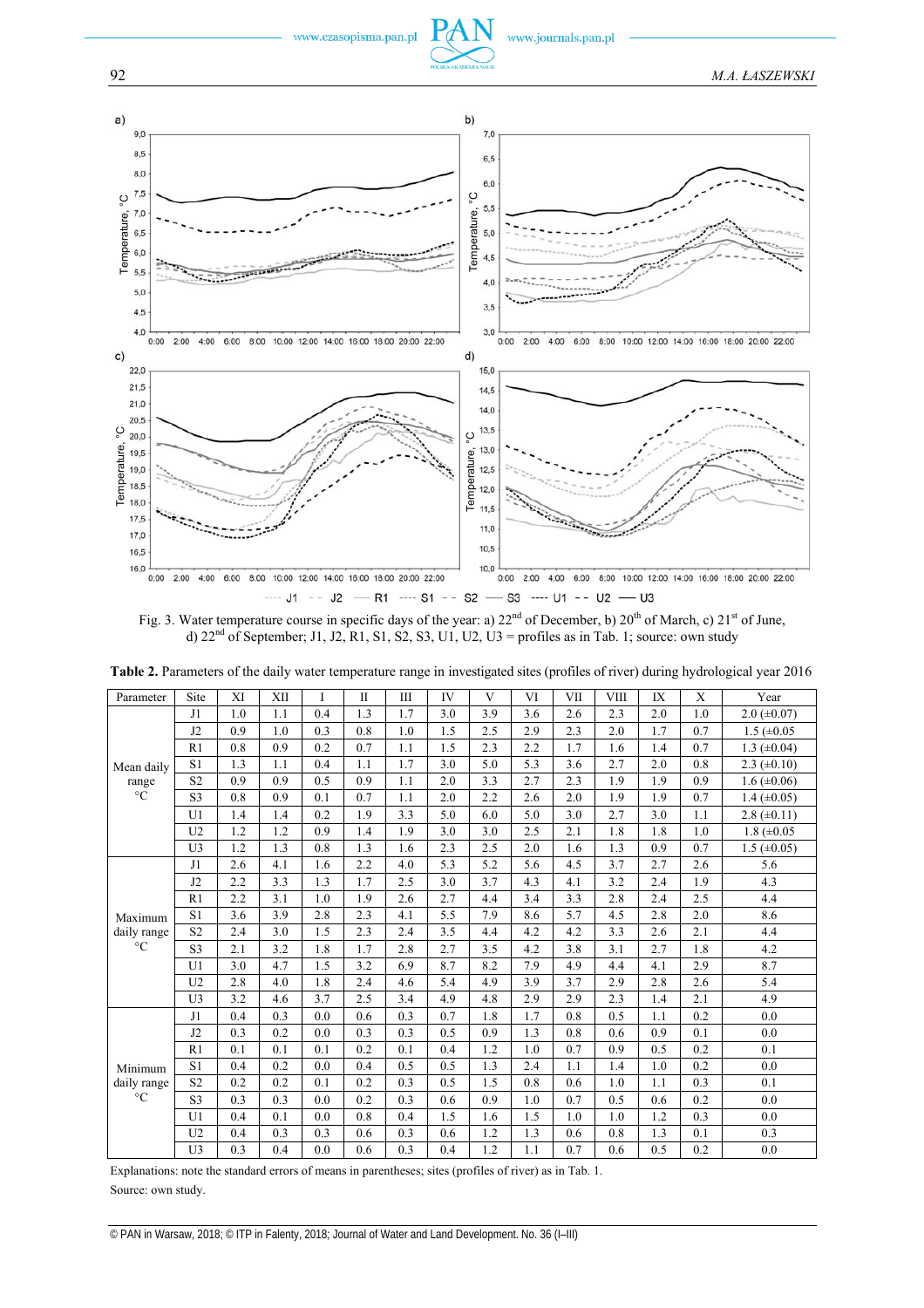www.journals.pan.pl

Site  $\alpha$  $02$  $03$  $04$  $05$  $\begin{array}{c} 06 \\ 07 \end{array}$ 08

 $PA$ 

monthly temperature range varied up to 3.8°C in May (Tab. 2). In the winter half of the year differences between sites were definitely smaller. Furthermore, there was a decrease of the monthly mean temperature range with the river lengths, as well as the maximum range, however, this tendency was not observed in the case of the minimum range metric, which was uniform throughout all sites. Differences between daily water temperature ranges in all investigated sites, as confirmed by Kruskal–Wallis test, were statistically significant ( $p < 0.01$ ). Multiple comparisons indicate that sites can be linked into two relatively homogenous groups in terms of the daily water temperature range: J2, R1, S2, S3, and U3 (group of small range of temperature), and J1, S1, U1, and U2 (group of moderate and high range of temperature).

#### **TIMING OF THE EXTREME VALUES**

Maximum and minimum water temperature occurred in the studied sites at different times of the day and the timing of these extreme values was clearly dependent on the season (Fig. 4). Minimum water temperature usually occurred in the early morning, from 06:00 to 10:00 CEST, while maximum water temperature was noted from 14:00 to 18:00 CEST (Figs. 3 and 4). Generally, during the summer half of the year the timing of the extreme water temperatures was definitely more concentrated, especially in the case of the minimum water temperature, which was reflected by higher relative frequency in certain hours (Fig. 4). In addition, during the summer half of the year no maximum

and minimum water temperatures occurred from 16:00 to 22:00 CEST and from 06:00 to 10:00 CEST, respectively, with the exception of site R1. During the winter half of the year the timing of the maximum and minimum water temperatures was widely distributed, especially in the case of the maximum temperatures. It is worth noting that minimum water temperature occurred later more often during winter than in the summer, while the maximum water temperature was generally noted earlier as a result of different day length and heating/ cooling time. Spatially, the timing of the maximum and minimum water temperatures was generally similar throughout all sites; Kruskal– Wallis test confirmed that there were no statistically significant differences ( $p > 0.01$ ) of relative frequency between sites both in the case of the maximum and minimum values in the winter and summer halves of the year. However, hierarchical cluster analysis showed that in the summer half of the year clusters were produced with higher euclidean distance, which





indicated higher diversity of the extreme temperatures timing between investigated sites (Fig. 5). Moreover, especially in terms of maximum temperature timing, sites located within certain rivers were generally not linked closely, e.g. in the case of the Świder River in the upper, headwater reach (site S1) maximum water temperature occurred later, while minimum water temperature occurred earlier in the summer than in the case of downstream site S3 (Fig. 3c). An interesting tendency was found also in the summer half of the year in the case of sites J1, J2, and  $S3 -$  maximum water temperature appeared in these sites relatively earlier than in the other, which may be related with a high degree of riparian shade, effectively preventing solar radiation heating. Finally, there was a visible impact of anthropopressure, particularly in site R1 below a release from a pond, where maximum and minimum temperature timing was the most widely distributed and it was more similar to catchments with larger drainage area (site S3 and U3).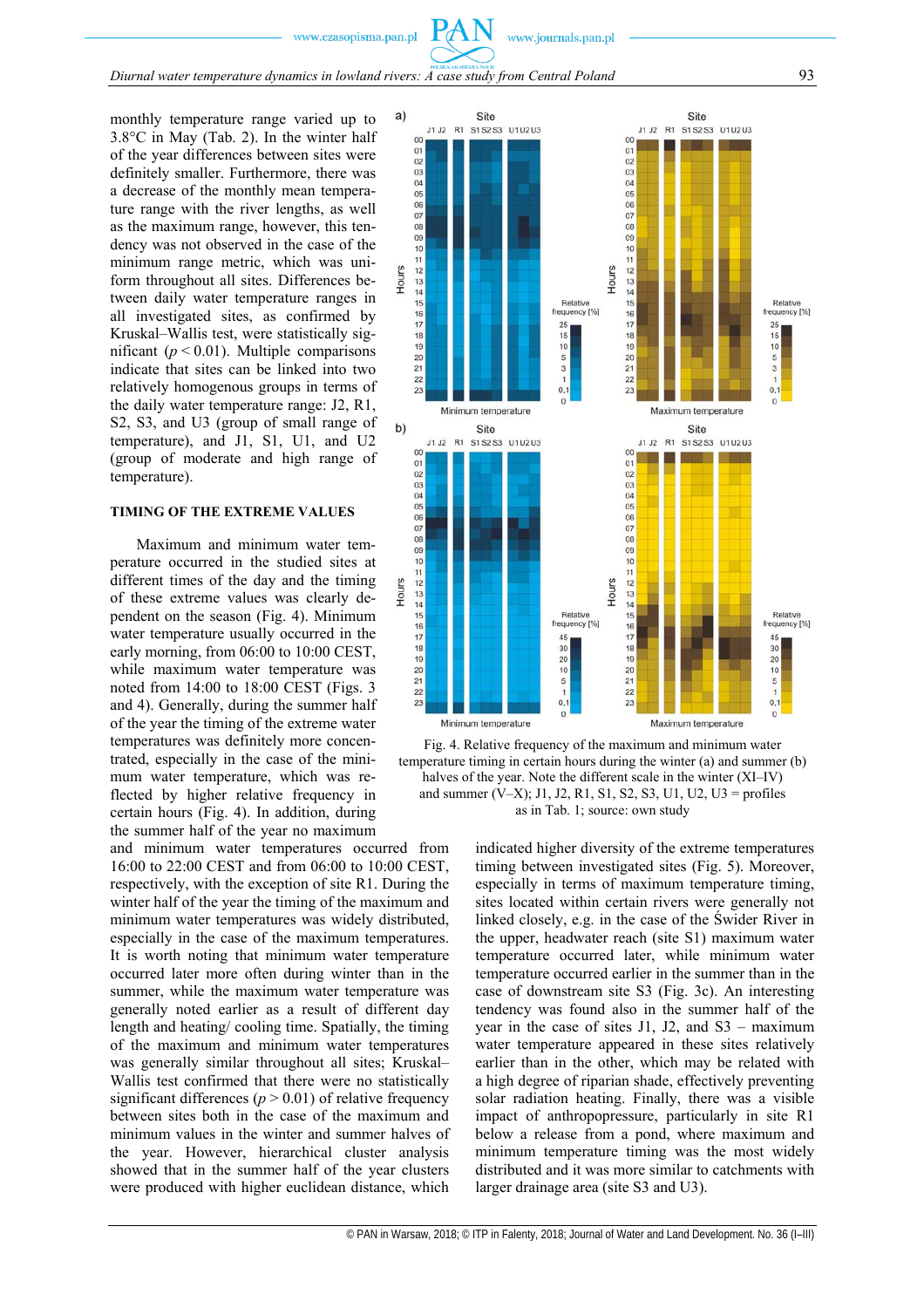





Fig. 5. Dendrograms produced for relative frequency of the maximum and minimum water temperature timing during the halves of the year: a) winter (XI–IV), b) summer (V–X); J1, J2, R1, S1, S2, S3, U1, U2, U3 = profiles as in Tab. 1; source: own study

# **DISCUSSION**

High-resolution water temperature data allowed for the assessment of spatial and seasonal daily water temperature dynamics in small lowland rivers. Despite slightly elevated air temperature during the study period, which made water temperature potentially higher due to linear relationships between this two variables [CAISSIE 2006], the obtained results are proved to be quite representative, especially in terms of the spatial variability of temperature dynamics.

As presented in the previous research, the river energy budget is primarily controlled by radiative heat fluxes, particularly short-wave radiation and longwave radiation; this last component is responsible both for heat gains and losses [BENYAHYA *et al*. 2011; CAISSIE 2016]. However, the contribution of nonradiative components, such as bed conduction, sensible and latent heat flux, cannot be omitted [EVANS *et al.* 1998]. Heat fluxes are modified by several natural factors, such as the width and depth of the channel, as well as the shading of the water surface; there are also varied human impacts, such as water inflows and abstractions [CAISSIE 2006; WEBB, ZHANG 1997]. Results of the current study confirm the findings of river energy budget studies – the highest daily dynamics were observed in the summer, when atmospheric heat fluxes reached maximum intensity, while the lowest during the winter, which was associated with the appearance of ice phenomena. However, the fact that the highest temperature dynamics were observed in April and May is an interesting pattern – it can be explained that in these months riparian vegetation is just beginning to develop, while simultaneously atmospheric heat fluxes are reaching high values, mainly due to high solar angle and high air temperature. In July and August, despite high air temperature and radiative fluxes, which make good potential conditions for significant temperature variations, riparian shade efficiently blocks solar radiation, reducing daily temperature fluctuations [GARNER *et al.* 2014]

The streamflow rate also plays an important role in the moderation of daily temperature variations, because water temperature is directly dependent on heat energy dispressed in a certain volume of water [POOLE, BERMAN 2001]. During the winter half of the year streamflow rates are generally higher, making water column thermally stable and more resistant to atmospheric heat fluxes. This was also the reason behind definitely higher temperature dynamics in small catchments (proxy for low streamflow rates), where streams are easily heating and cooling despite the relatively high degree of riparian shade and high participation of forests in the catchment area, which was particularly observed in site U1.

Human impacts were clearly reflected in daily temperature variations. Site R1 saw reduced dynamics due to water releases from a pond, where temperature changed slowly due to the large volume of the water; such an influence of small ponds was previously suggested by BARTNIK *et al.* [2013], who studied changes in water quality of Dzierżązna and Sokołówka rivers, which are flowing through the cascades of small reservoirs. Sewage inflows from municipal wastewater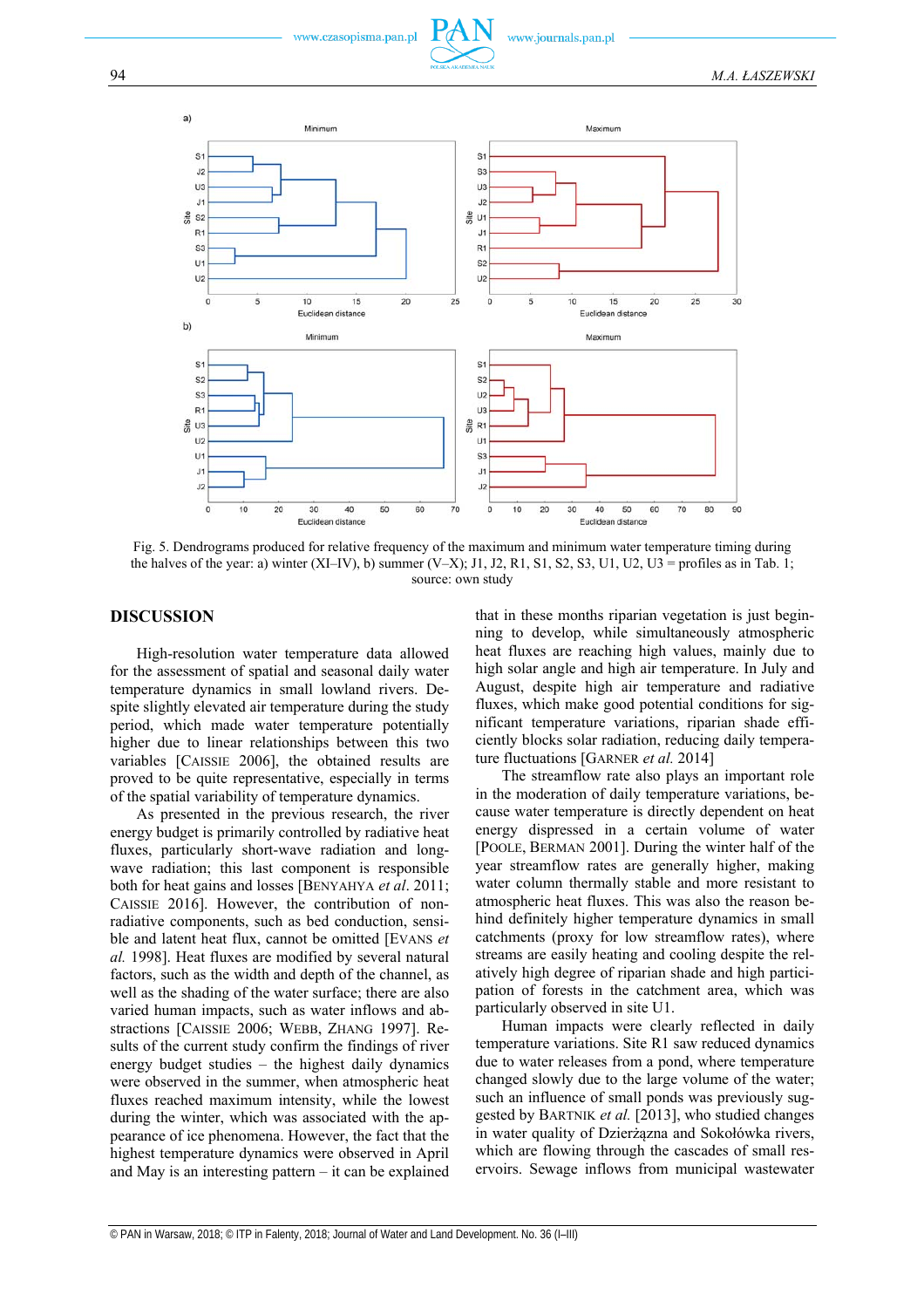treatment plants, which are one of the most important factors of thermal alternation in urbanized catchments [KINOUCHI *et al.* 2007], were also found to affect temperature dynamics in the current study; this was observed in the case of site U2 and U3, where the dynamics of the temperature in the summer were damped and much smaller than in the case of sites with similar catchment area. Sewage temperature across the whole year ranged approximately from 10 to 20°C, which during the winter months caused higher temperature dynamics (and unnaturally high mean

temperature), observed both in the sites U2 and U3. Results of the timing of the maximum and minimum water temperatures during the day are generally consistent with previous investigations on stream temperature dynamics in other geographical regions (e.g. BROWN *et al.* [2010], BROADMEADOW *et al.* [2011], BAE *et al*. [2016]). However, it was interesting that during the winter a non-sinusoidal daily water temperature pattern appeared definitely more often than in the summer, which was reflected in the wider distribution of minimum and maximum temperatures throughout the hours. This can be explained by the fact that in the winter period radiative heat fluxes are relatively less important due to a low solar angle and cloudy days, while simultaneously the contribution of sensible heat flux on the river energy budget is more essential [EVANS *et al.* 1998; WEBB, ZHANG 1997]. This, together with less importance of riparian shade, may be also the reason for similar timing of the extreme water temperatures between sites during the winter half of the year. Evaluation of the timing of the extreme temperatures can also lead to the methodical conclusions about water temperature monitoring in Poland conducted by IMGW-PIB. In light of the obtained results, measurements carried out only once a day, at 06:00 UTC, can be a relatively good representation only of daily minimum values. It seems greatly incorrect to consider such values as mean daily water temperature, which may be several degrees higher. This suggests great caution in interpretations based on data from IMGW-PIB water temperature monitoring. However, the appearance of automatic measurements of temperature at a number of gauging stations a few years ago will definitely improve the quality of the data.

Finally, the results have also a practical aspect in the context of angling and game fisheries. During summer months in lowland rivers higher activity of salmonid fish like brown trout, which are considered as coldwater species [ELLIOTT, ELLIOTT 2010], can be expected in the early morning, when water temperature is the coldest, and, in consequence, the dissolved oxygen level is the highest. The opposite situation can be expected in the case of warmwater species, such as cyprinind fish (e.g. chubs, roaches, daces) [ELLIOTT 1981], the activity of which tends to be higher in the afternoon. During the winter half of the year, especially from December to February, due to insignificant daily temperature variations fish activity will probably be less related to water temperature, so other abiotic and biotic factors are perhaps more important.

# **CONCLUSIONS**

1. Water temperature dynamics of lowland rivers during the hydrological year 2016 had a clear seasonal pattern; the highest variations of water temperature were observed in May and June, when mean monthly temperature range reached even 6.0°C, while the lowest were observed in January, with the mean monthly range of only 0.9°C.

2. Statistically significant differences were found in the daily water temperature range between groups of the investigated sites; a higher diurnal temperature range was observed in headwater sites draining a smaller catchment area, while larger catchments were generally more thermally stable in the daily timescale. Human impacts such as impoundments and sewage inflows caused a decrease in daily water temperature dynamics.

3. All investigated sites exhibited sinusoidal daily water temperature pattern with the maximum water temperature usually occurred in the morning, from 06:00 to 10:00 CEST, and minimum temperature occurred in the afternoon, from 14:00 to 18:00 CEST. A non-sinusoidal daily water temperature pattern appeared definitely more often during the winter half of the year than in the summer, which was reflected in the wider distribution of minimum and maximum temperatures throughout the hours. Spatially, the timing of the maximum and minimum water temperatures was similar in all of the investigated sites, with no statistically significant differences; however, in the summer half of the year the timing of the extreme temperatures was more varied between investigated sites.

#### **Acknowledgements**

Two anonymous reviewers are acknowledged for their helpful and essential comments. Research has been partially funded by the University of Warsaw (grant number 501/86- DSM-110600).

#### **REFERENCES**

- BAE M.J., MERCIAI R., BENEJAM L., SABATER S., GARCIA-BERTHOU E. 2016. Small weirs, big effects: Disruption of water temperature regimes with hydrological alternation in a Mediterranean stream. River Research and Applications. Vol. 32 p. 309–319.
- BARTNIK A., MONIEWSKI P., TOMALSKI P. 2013. Seasonality of the basic physical and chemical characteristics of water flowing through the cascades of small reservoirs. Limnological Review. Vol. 13. No. 2 p. 63–71.
- BENYAHYA L., CAISSIE D., SATISH M.G., EL-JABI N. 2012. Long-wave radiation and heat flux estimates within a small tributary in Catamaran Brook (New Brunswick, Canada). Hydrological Processes. Vol. 26. No. 4 p. 475–484.
- BROADMEADOW S.B., JONES J.G., LANGFORD T.E.L., SHAW P.J., NISBET T.R. 2011. The influence of riparian shade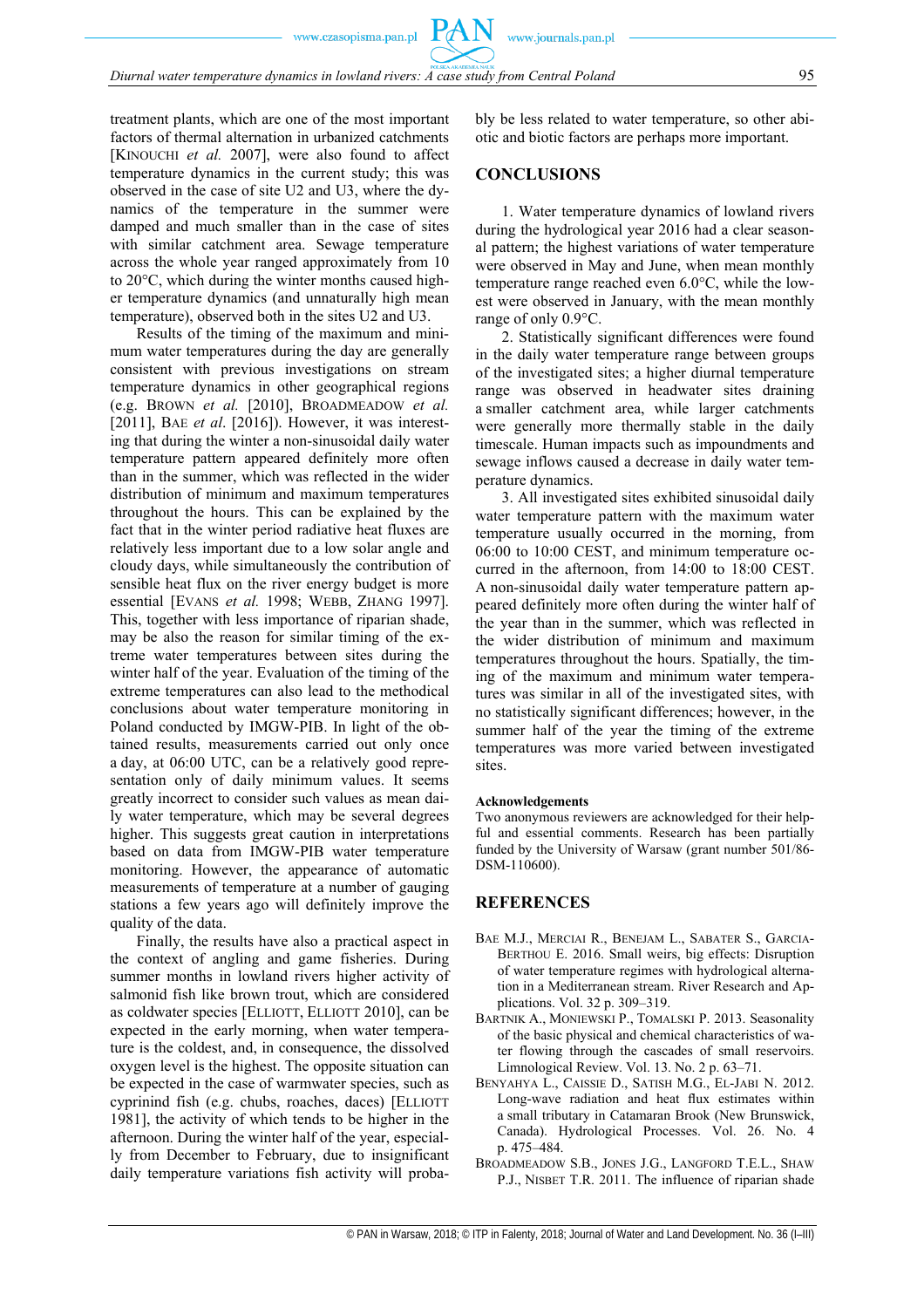on lowland stream water temperatures in southern England and their viability for brown trout. River Research and Applications. Vol. 27 p. 226–237.

- BROWN L.E., COOPER L., HOLDEN J., RAMCHUNDER J. 2010. A comparison of stream water temperature regimes from open and afforested moorland, Yorkshire Dales, northern England. Hydrological Processes. Vol. 24 p. 3206–3218.
- CAISSIE D. 2006. The thermal regime of rivers: A review. Freshwater Biology. Vol. 51. No. 8 p. 1389–1406.
- CAISSIE D. 2016. River evaporation, condensation and heat fluxes within a first order tributary of Catamaran Brook (New Brunswick, Canada). Hydrological Processes. Vol. 30. No. 12 p. 1872–1883.
- ELLIOTT J.M. 1981. Some aspects of thermal stress on freshwater teleosts. In: Stress and fish. Eds. A.D. Pickering. New York. Academic Press p. 209–245.
- ELLIOTT J.M., ELIOTT J.A. 2010. Temperature requirements of Atlantic Salmon Salmo salar, brown trout Salmo trutta and Arctic charr Salvelinus alpinus: predicting the effects of climate change. Journal of Fish Biology. Vol. 77. No. 8 p. 1793–1817.
- EVANS E.C., MCGREGOR G.R., PETTS G.E. 1998. River energy budgets with special reference to river bed processes*.* Hydrological Processes. Vol. 12 p. 575–595.
- GARNER G., MALCOLM I.A., SADLER J.P., HANNAH D.M. 2014. What causes cooling water temperature gradients in a forested stream reach? Hydrology and Earth System Science. Vol. 18 p. 5361–5376.
- JOHNSON M.F., WILBY R.L. TOONE J.A. 2014. Inferring airwater temperature relationships from river and catchment properties. Hydrological Processes. Vol. 28. No. 6 p. 2912–2928.
- KINOUCHI T., YAGI H., MIYAMOTO M. 2007. Increase in stream temperature related to anthropogenic heat input from urban wastewater. Journal of Hydrology. Vol. 335 p. 78–88.
- ŁASZEWSKI M. 2013. Stream water temperature: A short review with special reference to diurnal dynamics. Miscellanea Geographica – Regional Studies on Development. Vol. 17. No. 1 p. 34–41.
- ŁASZEWSKI M. 2016. Relationships between environmental metrics and water temperature: A case study of Polish lowland rivers. Water and Environment Journal. Vol. 30. No. 1–2 p. 143–150.
- MALCOLM I.A., HANNAH D.M., DONAGHY M.J., SOULSBY C., YOUNGSON A.F. 2004. The influence of riparian woodland on the spatial and temporal variability of stream water temperatures in an upland salmon stream. Hy-

drology and Earth System Science.Vol. 8. No. 3 p. 449– 459.

- MARSZELEWSKI W., PIUS B. 2015. Long-term changes in temperature of river waters in the transitional zone of the temperate climate: A case study of Polish rivers. Hydrological Sciences Journal. Vol. 61. No. 8 p. 1430– 1442.
- OLIGNY-HEBERT H., SENAY C., ENDERS E.C., BOISCLAIR D. 2015. Effects of diel temperature fluctuation on the standard metabolic rate of juvenile Atlantic salmon (*Salmo salar*): Influence of acclimation temperature and provenience. Canadian Journal of Fisheries and Aquatic Sciences. Vol. 72. No. 9 p. 1306–1315.
- POOLE G.C., BERMAN C.H. 2001. An ecological perspective on in-stream temperature:natural heat dynamics and mechanisms of human-caused thermal degradation. Environmental Management. Vol. 27 p. 787–802.
- RAJWA-KULIGIEWICZ A., BIALIK R.J., ROWIŃSKI P.M. 2015. Dissolved oxygen and water temperature dynamics in lowland rivers over various timescales. Journal of Hydrology and Hydromechanics. Vol. 63. No. 4 p. 353– 363.
- SKOWRON R., PIASECKI A. 2016. Dynamics of the daily course of water temperature in Polish lakes. Journal of Water and Land Development. No. 31 p. 149–156. DOI 10.1515/jwld-2016-0046.
- VANNOTE R.L., MINSHALL G.W., CUMMINS K.W., SEDELL J.R., CUSHING C.E. 1980. The river continuum concept. Canadian Journal of Fisheries and Aquatic Sciences. Vol. 37 p. 130–137.
- WEBB B.W., HANNAH D.M., DAN MOORE R., BROWN L.E., NOBILIS F. 2008. Recent advances in stream and river temperature research*.* Hydrological Processes. Vol. 22 p. 902–918.
- WEBB B.W., ZHANG Y. 1997. Spatial and seasonal variability in the components of the river heat budget. Hydrological Processes. Vol. 11 p. 79–101.
- WIEJACZKA Ł. 2007. Dobowy cykl temperatury wody w rzece Ropie poniżej zbiornika retencyjnego w Klimkówce [Twenty-four hour cycle of the temperature of water in the Ropa River below water reservoir in Klimkówka]. Monitoring Środowiska Przyrodniczego. T. 8 p. 91–98.
- ŻELAZNY M. 2012. Czasowo-przestrzenna zmienność cech fizykochemicznych wód Tatrzańskiego Parku Narodowego [Spatio-temporal variability of physical and chemical characteristics of waters of the Tatra National Park]. Kraków. IGiGP UJ. ISBN 978-83-88424-80-9 pp. 285.

# **Maksym A. ŁASZEWSKI**

# **Dobowa dynamika temperatury wody w rzekach nizinnych: Studium przypadku z centralnej Polski**

#### STRESZCZENIE

Celem pracy było określenie przestrzennego i sezonowego zróżnicowania dobowej dynamiki temperatury wody w niewielkich rzekach nizinnych. Dane pomiarowe uzyskano za pomocą cyfrowych rejestratorów temperatury wody, które zlokalizowano w dziewięciu profilach rzek Mazowsza w roku hydrologicznym 2016. Na podstawie danych pomiarowych obliczono średni, maksymalny i minimalny dobowy zakres temperatury w ujęciu miesięcznym, a także względną częstość występowania ekstremalnych wartości temperatury w poszczególnych godzinach. Wyniki wskazują, że dobowa dynamika temperatury wody odznaczała się wyraźną sezonową zmien-